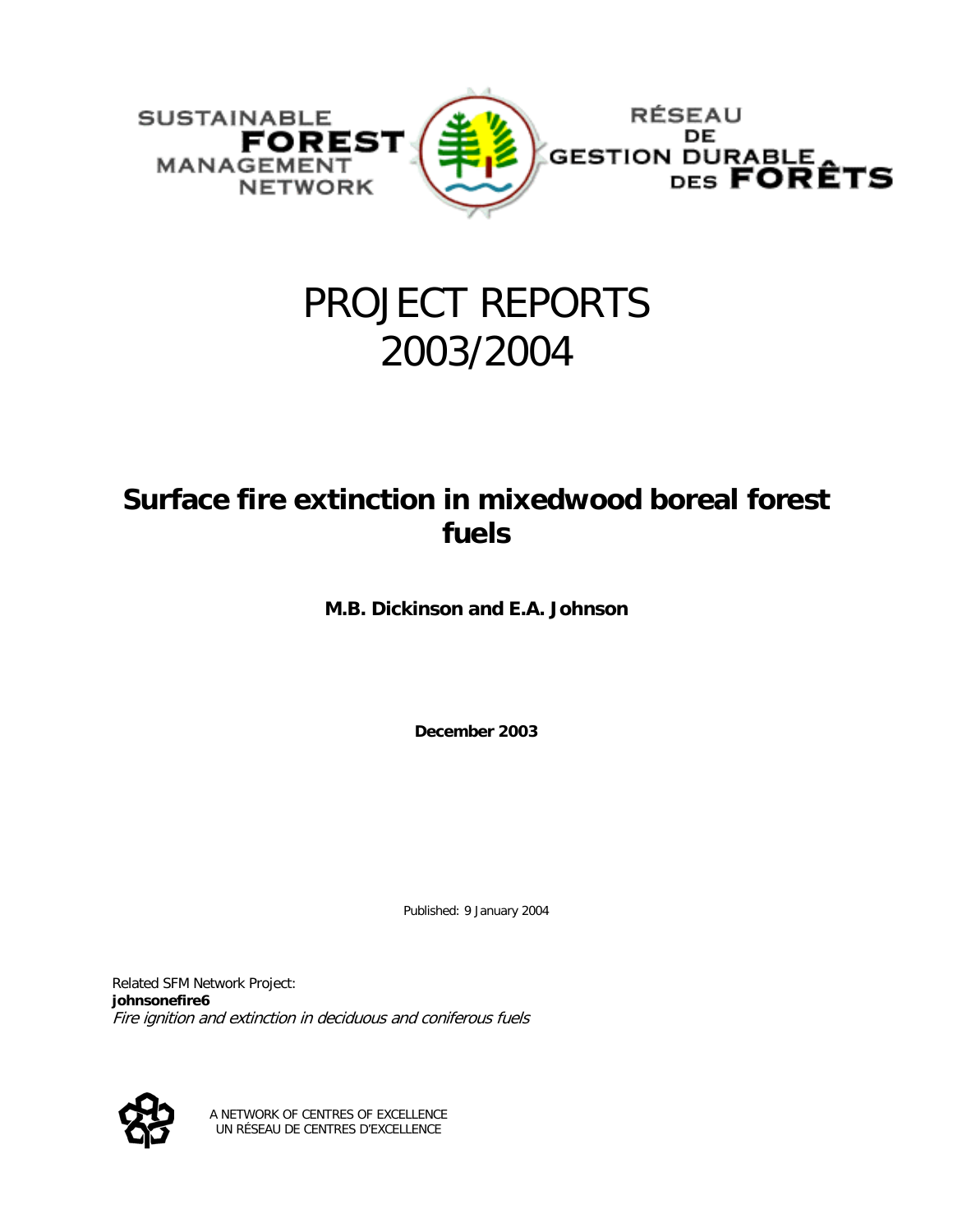# **Surface Fire Extinction in Mixedwood Boreal Forest Fuels**

by

#### **M. B. Dickinson<sup>1</sup> and E. A. Johnson**

Department of Biological Sciences and Kananaskis Field Stations University of Calgary, Calgary, Alberta, T2N 1N4, Canada

<sup>1</sup>Current address: US Forest Service, Northeastern Research Station, 359 Main Road, Delaware, Ohio 43015, USA

December 2003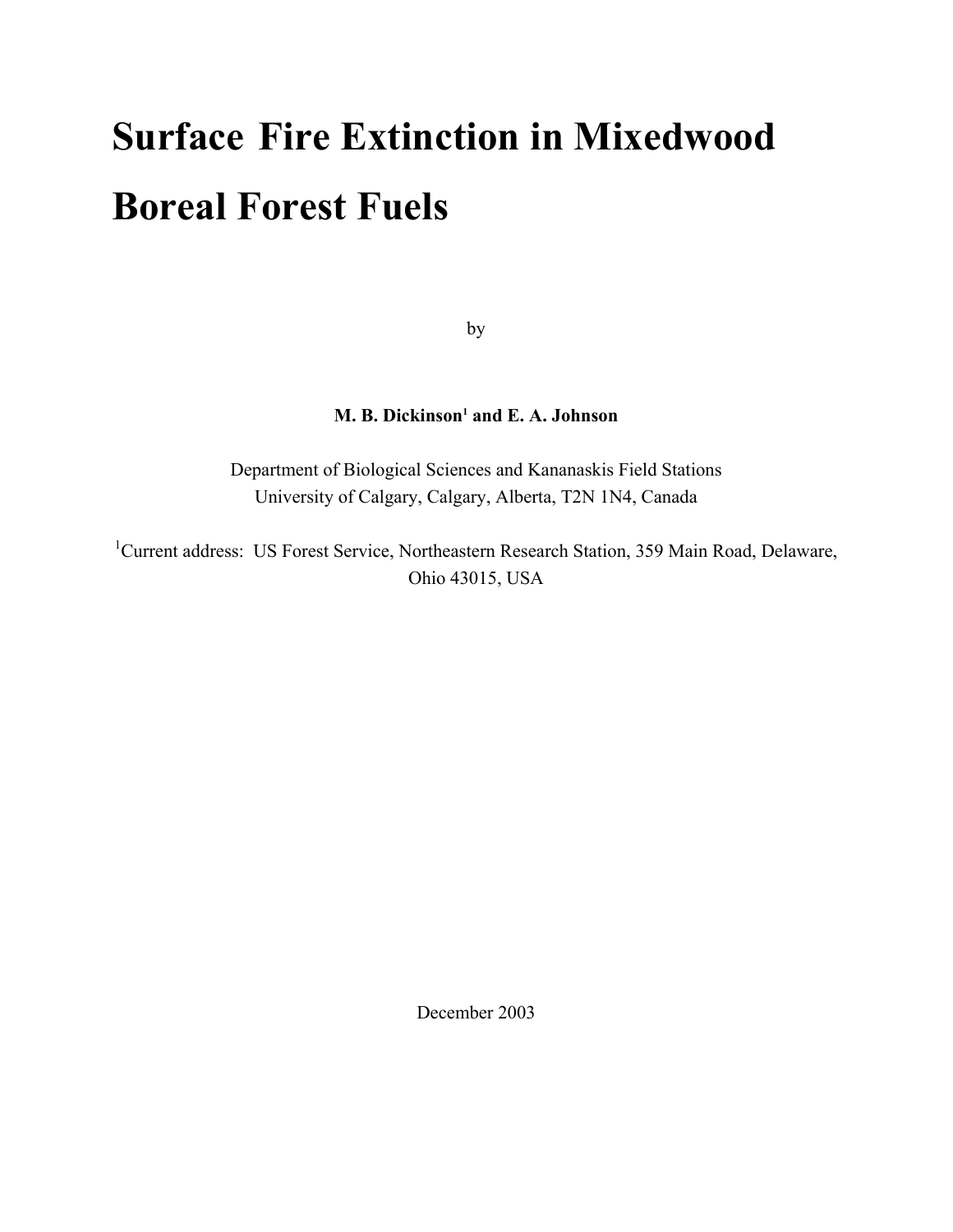#### **EXECUTIVE SUMMARY**

We use a surface-fire extinction index and weather data from periods during which large fires made runs to ask whether surface fuels in aspen and conifer stands in the Saskatchewan mixedwood boreal forest differ in their propensity to carry surface fires. The extinction index is a ratio of a heat source and heat sink term and is calibrated with 430 laboratory test burns. The heat source term includes the heat generated during the combustion process and fuel-bed surface area (a measure of the total surface area in the fuel bed). The heat sink term includes the energy required to raise the fuel's temperature, the energy required to evaporate moisture in the fuel, and the fraction of the fuel mass that is raised to ignition at any given time. As suggested by theory, small changes in fuel conditions meant the difference between fires spreading and fires going out. Surface fuels were sampled in 56 stands spanning the range in upland fuel variability in the mixedwood boreal forest of Saskatchewan. Dead-fuel moisture was estimated from fuel-drying models and weather data for periods during large-area-burned years when large fires made runs. We assume that it is during these periods (when the vast majority of forest area burns) that fuel differences have the potential to cause large effects on landscape-level patterns of burning. Aspen stands  $\geq$  30 years-since-last-fire were no less likely to carry surface fires than coniferdominated stands. The probability of fire spread was low in recently burned stands but increased rapidly with time-since-fire, particularly in stands dominated by aspen and in stands dominated by mixtures of two or more of the following species: aspen, balsam poplar, white spruce, balsam fir, birch, and black spruce. Stands dominated by jack pine or black spruce, and stands with a mixture of these two species, would appear to require the longest time-since-fire to support a surface fire. Our results suggest that increasing aspen dominance on the mixedwood boreal landscape is not likely to be effective at reducing area burned through fire extinction.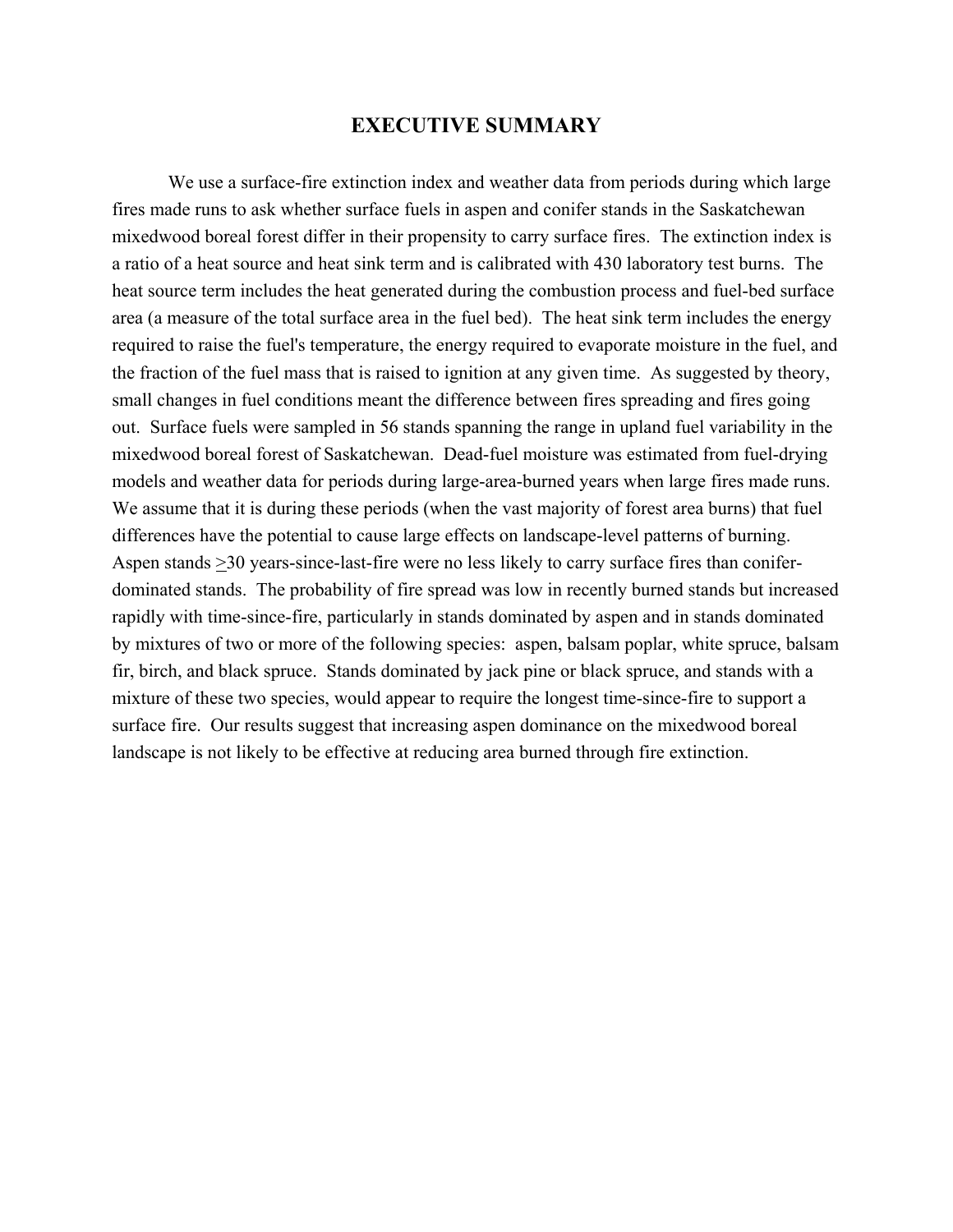#### **INTRODUCTION**

A key goal of the Sustainable Forest Management Network is to develop a better understanding of how to mimic natural disturbances (e.g., fire) in forest management practices. We currently know something about the spatial mosaic of stand ages in the mixedwood boreal (e.g., Johnson et.al. 1995, Weir et al. 2000) and the temporal patterns in fire frequency and area burned (e.g., Stocks and Street 1983, Flannigan and Wotton 1991, Stocks 1991, Bergeron and Archambault 1993, Nash and Johnson 1996, Reed et al. 1998) in Canadian boreal forests. However, little is known about surface-fire extinction in fires despite their importance in determining the landscape mosaic of stand ages. We use mechanistic models to guide our study of surface-fire extinction.

Forest managers need to know how fuel differences among stands affect extinction of surface fires. Aspen fuels are widely thought to cause surface-fire extinction more readily than conifer fuels (e.g., Fechner and Barrows 1976, DeByle et al. 1987). We use a surface-fire extinction index based on an energy balance to address two questions. First, do aspen stands have surface-fuel characteristics that would cause surface-fire extinction at lower moisture levels than in conifer stands? If so, do these surface-fuel differences matter when considered in the context of weather during periods in which the vast majority of area burned?

#### **MODELS AND METHODS**

Theory suggests that surface-fire extinction occurs abruptly when fires are burning under marginal conditions (Figure 1). A given burning rate requires a certain amount of heat from combustion  $(Q_R)$ . The (net) heat provided  $(Q_P)$  to the fuel in front of the flames for a given burning rate is, in turn, determined by heat transfer from combustion (e.g., radiation from the over-bed flame, radiation through the fuel bed, and convection) and heat losses from the unburned fuel. The heat provided curve  $(Q_p)$  is nonlinear because at low combustion rates, flames are small and radiate minimally while, at high combustion rates, heat losses from the fuel from convection and re-radiation are large. Two scenarios are outlined in the figure. In the first, the energy required line  $(Q_{R1})$  intersects the energy provided curve  $(Q_p)$  at a high burning rate, resulting in steady fire spread because any random excursion from the intersection (e.g., energy required increases) is buffered by the feedback between the burning rate and heat provided to the fuel (e.g., an increase in energy required results in a drop in heat provided). In the second scenario, the heat required line  $(Q_{R2})$  is tangent to the heat provided curve. The tangency defines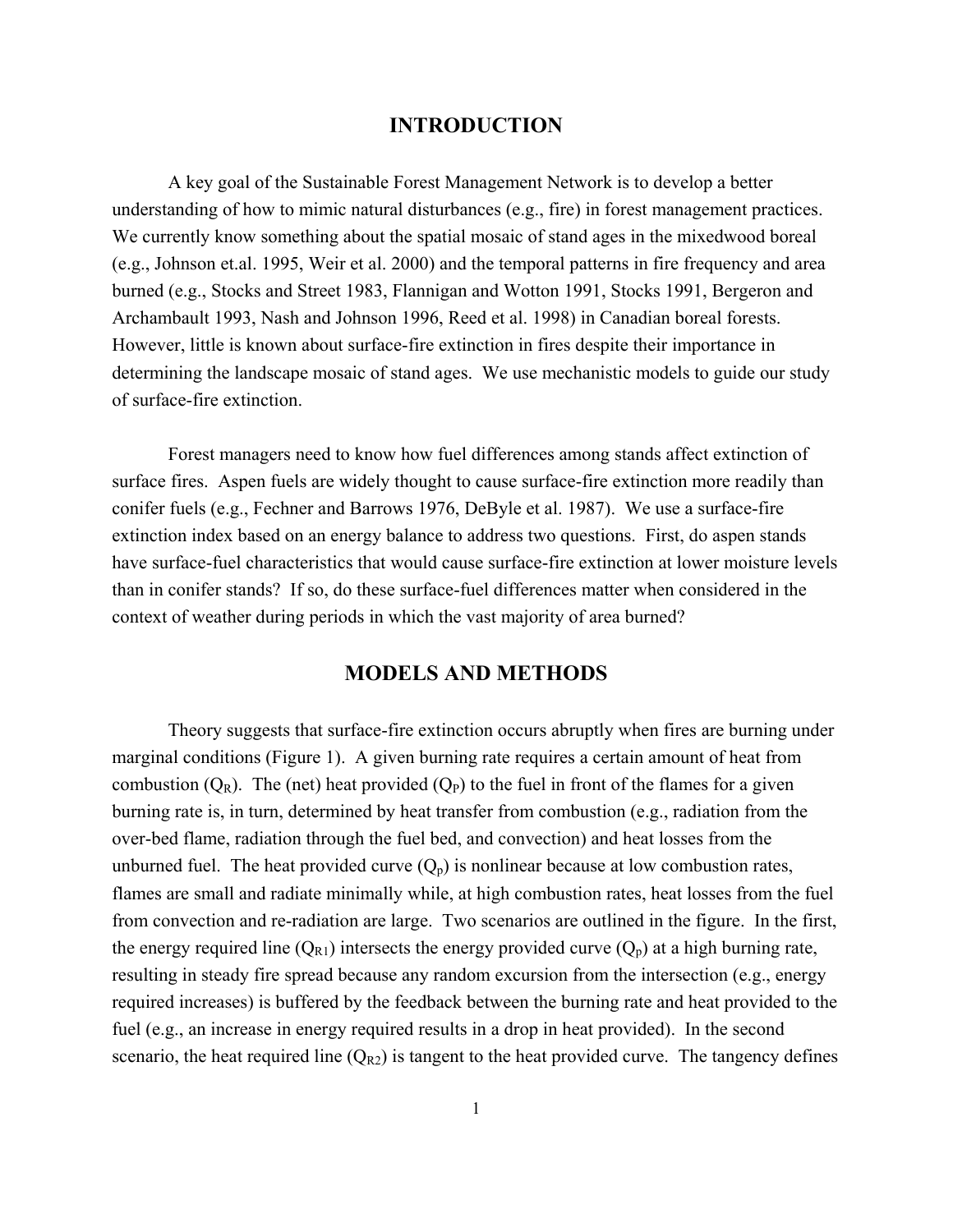an unstable burning regime (the extinction threshold) in which any random excursion below the point of tangency (e.g., a drop in energy provided) results in extinction. Thus, extinction is not expected to be a gradual process, but should occur more as a step function. Given variability in fuel-bed properties, we use a logistic function (that can approach a step function) to summarize our extinction data.



Figure 1. Conceptual diagram of fire extinction. Functions describing heat required to achieve a given burning rate  $(Q_R)$  and heat provided to unburned fuel at that burning rate  $(Q_p)$  are shown. The two burning rate functions might be characteristic of low  $(Q_{R1})$ and high fuel moisture  $(Q_{R2})$ . The tangency point is unstable and defines the extinction limit for the fuel bed.

The surface-fire extinction index used here is based on a heat budget defined by the ratio of a heat source and a heat sink and calibrated with data from 430 laboratory burns. Small fuel beds (30 cm wide, 40 cm long) were ignited at one end with a propane torch and whether the fire spread across the plot was noted. The beds were composed of single fuel types (aspen leaf litter, moss, twigs, and excelsior) and mixtures of fuel types (aspen leaf litter and twigs, moss and needles, and combinations of all four) spanning a large range in moisture, loading, and packing ratio (the fraction of the fuel bed volume occupied by fuel).

The surface-fire extinction index as defined by Wilson (1985) is:

$$
n_x = \frac{(h_v \rho_b)^a S^b}{(Q_T \epsilon \rho_b)^c}.
$$

In the heat source term (numerator),  $h_v$  is the heat of combustion of volatiles (kJ kg<sup>-1</sup>),  $\rho_b$  is the fuel bed bulk density (kg m<sup>-3</sup>), and *S* is the fuel bed surface area (dimensionless). The *a* and *b*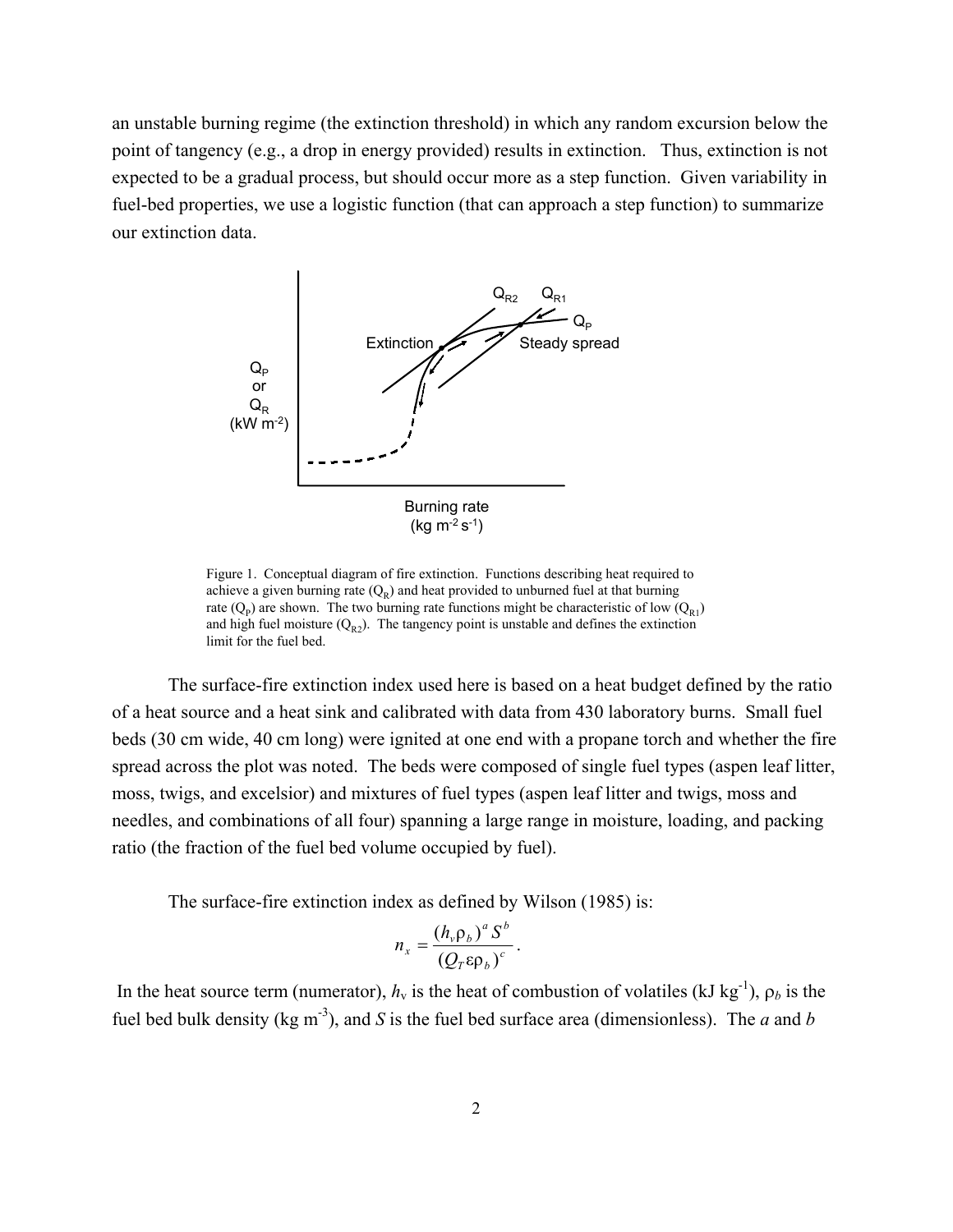are determined from data (see below). The fuel bed surface area is defined as:

σβδ

where  $\sigma$  is the fuel particle surface area to volume ratio (m<sup>-1</sup>),  $\beta$  is the packing ratio (dimensionless), and  $\delta$  is fuel bed depth (m). The packing ratio is the fraction of the fuel bed volume occupied by solid fuel. The heat source term characterizes the potential total heat output from the fuel bed. The amount of surface area in the fuel bed relates to how effectively the fuel bed absorbs radiation from combustion.

In the heat sink (denominator),  $Q_T$  (kJ kg<sup>-1</sup>) is the heat required to vaporize moisture in the fuel and to raise the fuel's temperature to ignition, ε is the effective bulk density, and the exponent *c* is determined from data. The effective bulk density is the fraction of the fuel mass that is undergoing pyrolysis at any given time. The effective bulk density is unity for the finest fuels and is estimated from the equation of Frandsen (1973):

$$
\varepsilon = \exp\left(-\frac{453}{\sigma}\right).
$$

The exponents in the extinction index were calculated from a logistic regression:

$$
P_s = (1 + \exp[-(a \ln(h_v \rho_b) + b \ln(S) - c \ln(Q_r \varepsilon \rho_b))])^{-1}
$$

where  $P_s$  is the probability of flame spread across an experimental fuel bed.

Fuel-bed surface area and bulk densities of the herb and litter layers were estimated using methods in Brown et al. (1982) in 56 upland stands in Prince Albert National Park, Saskatchewan, and the surrounding Weyerhaeuser Forest Management Area. We sampled across the entire upland moisture and nutrient gradient to ensure that the stands spanned the range of variability in tree-species composition (see Bridge and Johnson 2000). We also sampled across the time-since-fire gradient, from 2 to 226 years (Weir et al. 2000). Stands were divided into those <12 years since-last-fire and those >30 years-since-last fire. No stands were available between 12 and 30 years since-last-fire. The older stands were classified by the relative importance of tree species that formed their canopies, the younger stands by their species composition before the fire.

We sampled fuels during May and June because this is the historical fire season in the mixedwood boreal forest (Johnson et al. 1999). No significant changes in live-to-dead fuel ratios were detected during the May to June sample period. Live-fuel moisture was set to values appropriate for conifer, herbaceous, and deciduous foliage and wood (e.g., Bradshaw et al. 1983).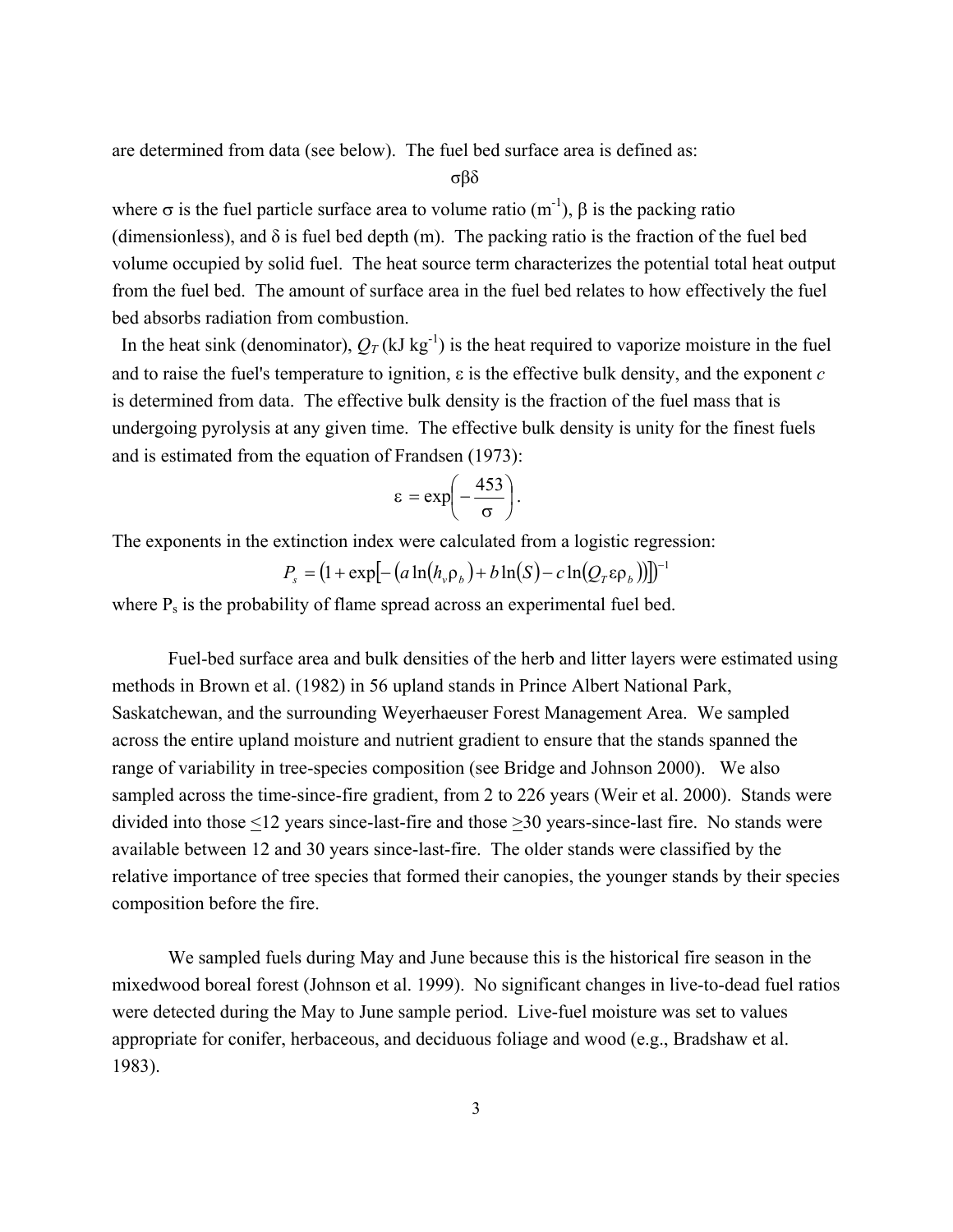Total heats of combustion and char heats of combustion for the major fuel classes were determined by oxygen bomb calorimetry. Heat of combustion of volatiles was estimated by the following formula:

$$
h_V = h_T - h_C C
$$

where  $h_T$  is total heat of combustion (kJ kg<sup>-1</sup>),  $h_C$  is char heat of combustion (kJ kg<sup>-1</sup>), and *C* is char fraction (dimensionless). Char fraction was determined by heating fuels in an inert atmosphere at 10 °C min<sup>-1</sup> from ambient to 500 °C. We used heat of combustion of volatiles  $(h_v)$ in the extinction index because it accounted for more of the variance in burn probability than either total or char heat of combustion.

The moisture of fine, dead fuels varies over short time scales (e.g., hours and days) while fuel characteristics such as chemical properties, fuel loading, and average fuel particle surfacearea-to-volume ratios vary over longer time scales (e.g., years to decades). Clearly, not all of the substantial variation in fuel moisture is relevant to understanding the effects of fuel variability on surface-fire extinction because, at minimum, fires have to be burning somewhere on the landscape for fuel variability to have any effect. Further, we assume that, if aspen stands have surface-fuel characteristics that increase the likelihood of surface-fire extinction relative to conifer stands, those differences will have the greatest potential for affecting where fires spread and where they go extinct during periods when the majority of forest area burns. In contrast, there would appear to be little scope for large effects of fuel differences on patterns of burning during periods when area burned is small. A handful of large fires that occur during occasional years (large-area-burned years, Figure 2) accounts for the vast majority of area burned (Strauss et al. 1989, Johnson et al. 1998). We use only weather during these periods in our analyses of the effects of fuel differences on surface-fire extinction. Dead-fuel moisture was estimated from fuel-drying models following methods of Bradshaw et al. (1983) and Van Wagner (1987). In the fuel-drying models, we used standard observations from the Environment Canada or Saskatchewan Environment and Resource Management (SERM) weather station nearest each of a sample of large fires ( $N = 18$ ). These fires burned between 25,000 and 301,000 ha south of latitude 57 in Saskatchewan during the large-area-burned years of 1981, 1993, 1995, and 1998. Weather from the one to two periods during which these fires made runs was used in the models. Fire behavior information was from SERM records.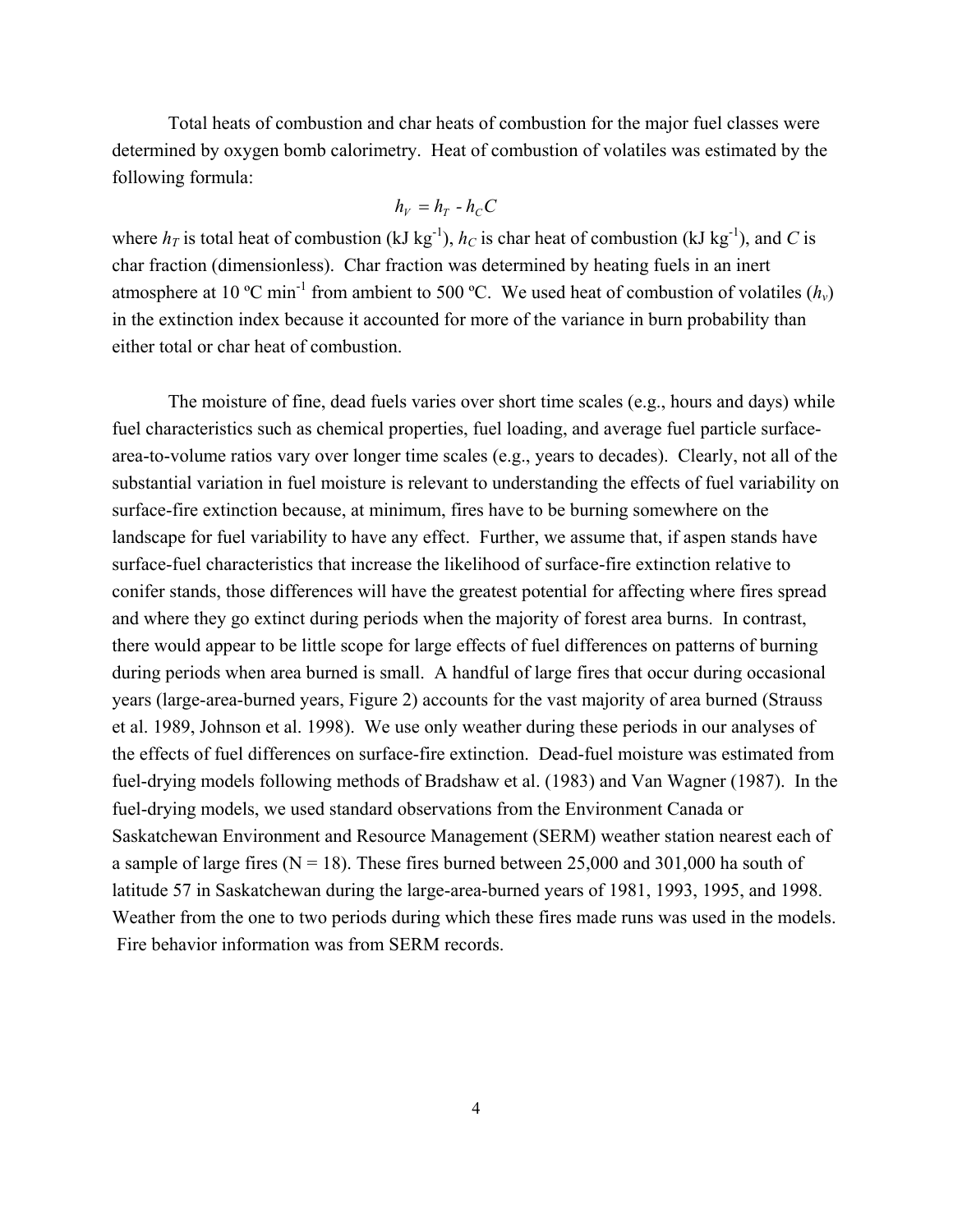

Figure 2. Area burned during the spring fire season in the mixedwood boreal region of Saskatchewan from 1981 to 1998 (data from Saskatchewan Environmental Resource Management).

#### **SUMMARY OF DATA ANALYSIS AND MANAGEMENT APPLICATIONS**

As expected from theory, extinction occurred relatively abruptly with small changes in fuel conditions (Figure 3). Furthermore, the curves fit to individual fuel types approximate a step function. The fact that the extinction index does not collapse the data from all fuel types into a single step-like function indicates that it does not capture all relevant processes sufficiently. We suspect that the fuel bed surface area is an inadequate index of such things as radiation absorption and air flow through the fuel bed; i.e., a fuel bed surface area is not the same for flat plates (leaves), cylinders (needles, twigs), and more complex shapes (moss).

Surface fires were predicted to spread across all upland mixedwood boreal forest stands except those that had burned most recently (Figure 4). There were no apparent differences among aspen and conifer stands in their propensity to carry a fire. These results imply that increasing aspen dominance on the mixedwood boreal forest landscape may not be effective as a strategy to encourage fire extinction. In fact, recently burned stands dominated by aspen accumulate surface fuel biomass quickly because of fast regrowth and, thus, these stands would tend to facilitate fire spread relative to stands dominated by jackpine and black spruce (Figure 5).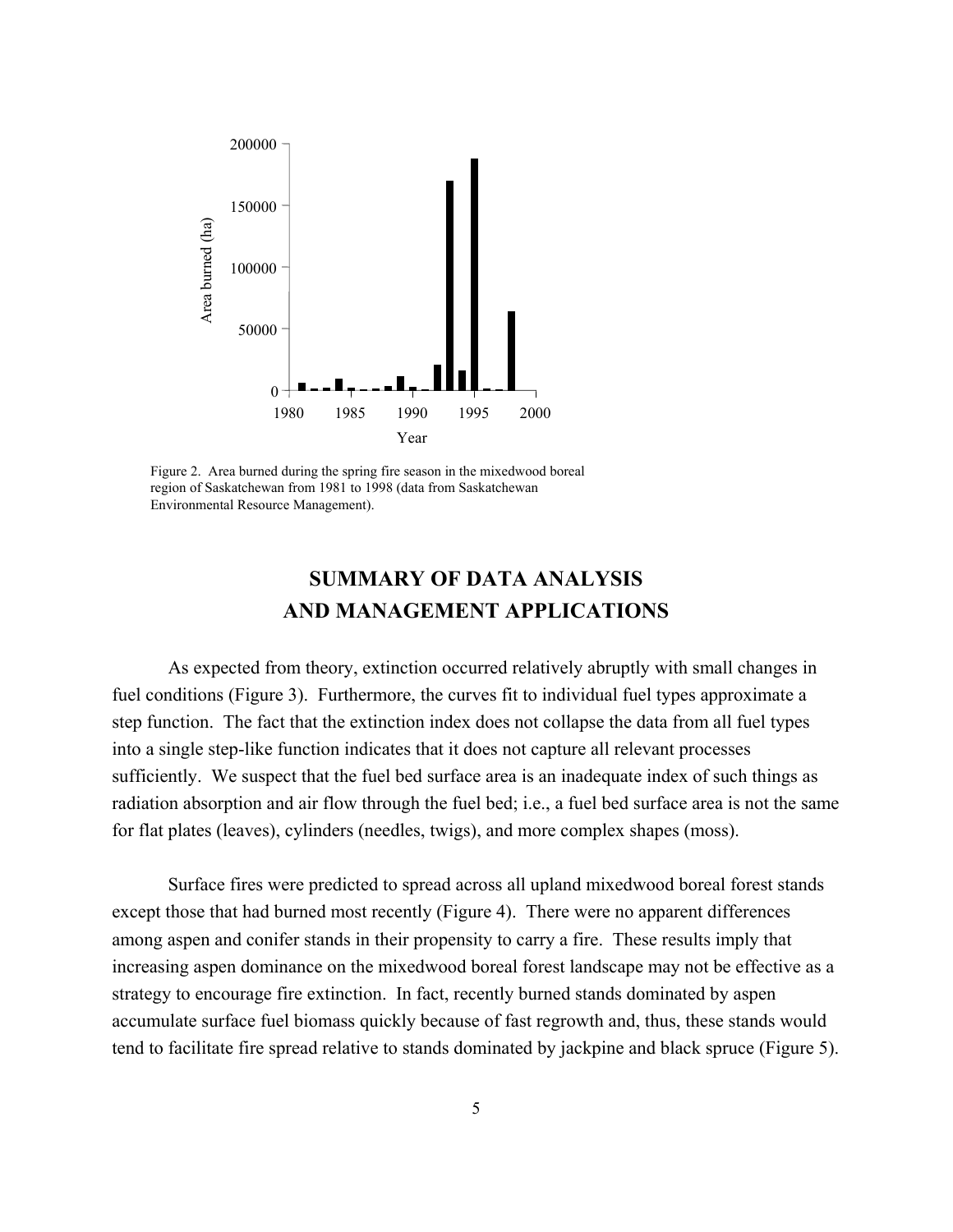We caution that the recently burned stands in our sample had not experienced a short fire cycle as would be the case under frequent prescribed burning. Frequent prescribed burning would be expected to have large effects on the herb layer (e.g., increases in grass and herb biomass) that would render invalid any extrapolation of our results.



h h

Figure 3. Probability of fire spread across 430 experimental fuel beds  $(P<sub>S</sub>)$  as a function of the extinction index  $(n_x)$ . The fitted values (solid line) and their 95% confidence interval (dotted lines) were estimated by logistic regression.



Figure 4. Mixedwood boreal forest stands in source sink-space during periods in which large fires made runs. The extinction threshold corresponds to a spread probability of 0.5 as calculated from laboratory test burns, field data, and weather during periods when large fires made runs. The transition between low and high spread probabilities is abrupt (not shown). Canopy classes for stands >30 years-since-last-fire are given.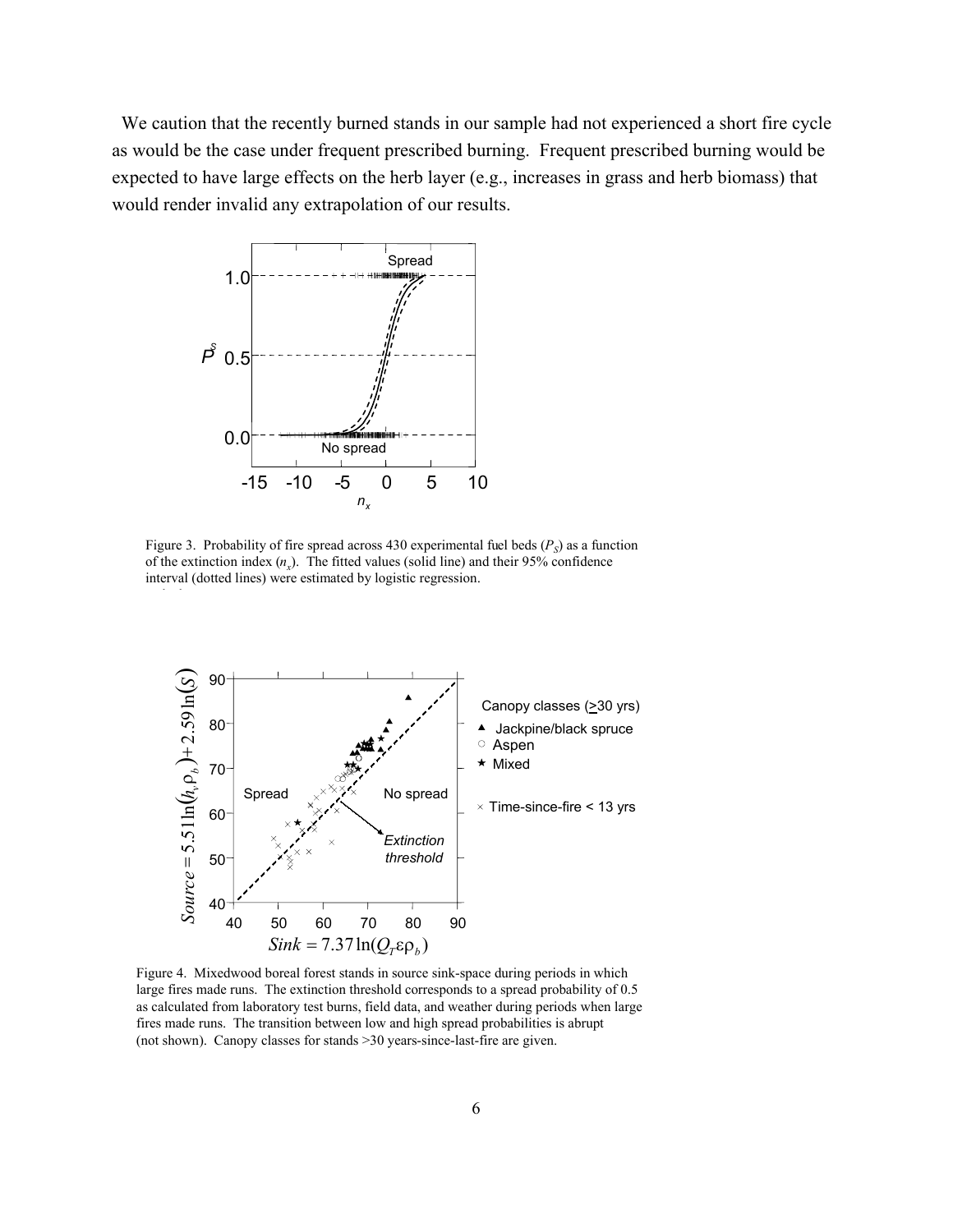

There have been suggestions by forest managers (e.g., Tymstra *et al*. 1997) that increasing aspen abundance on mixedwood boreal landscapes would reduce the area burned. However, based on our empirical combustion studies, aspen fuels do not exhibit an increased propensity for surface fire extinction when compared to other fuel types. Results from statistical studies of the landscape age patterns in the refereed literature are mixed in terms of differences among deciduous stands and various conifer stand types in burning probabilities. Larsen (1997) found that aspen stands did not have the lowest probability of burning in Wood Buffalo National Park. In contrast, Cumming (2001) found that the lowest burn probabilities were associated with deciduous stands in Alberta. Both studies have the same shortcoming in lacking a mechanistic explanation based on combustion processes.

Some the of uncertainty in our results stems from using the fine-fuel moisture code (FFMC), a model that does not provide spatially-explicit fuel moisture estimates ( Van Wagner 1987). The FFMC may not capture fuel drying dynamics properly in aspen-dominated stands because it does not consider increased forest-floor radiation under leafless aspen canopies, higher drying rates of aspen litter compared with conifer needles (Anderson 1990), and the effect of moist soils characteristic of aspen-dominated stands (Bridge and Johnson 2000). The first two factors would tend to cause the FFMC to overestimate aspen litter moisture while the latter would cause underestimates of aspen fuel moisture.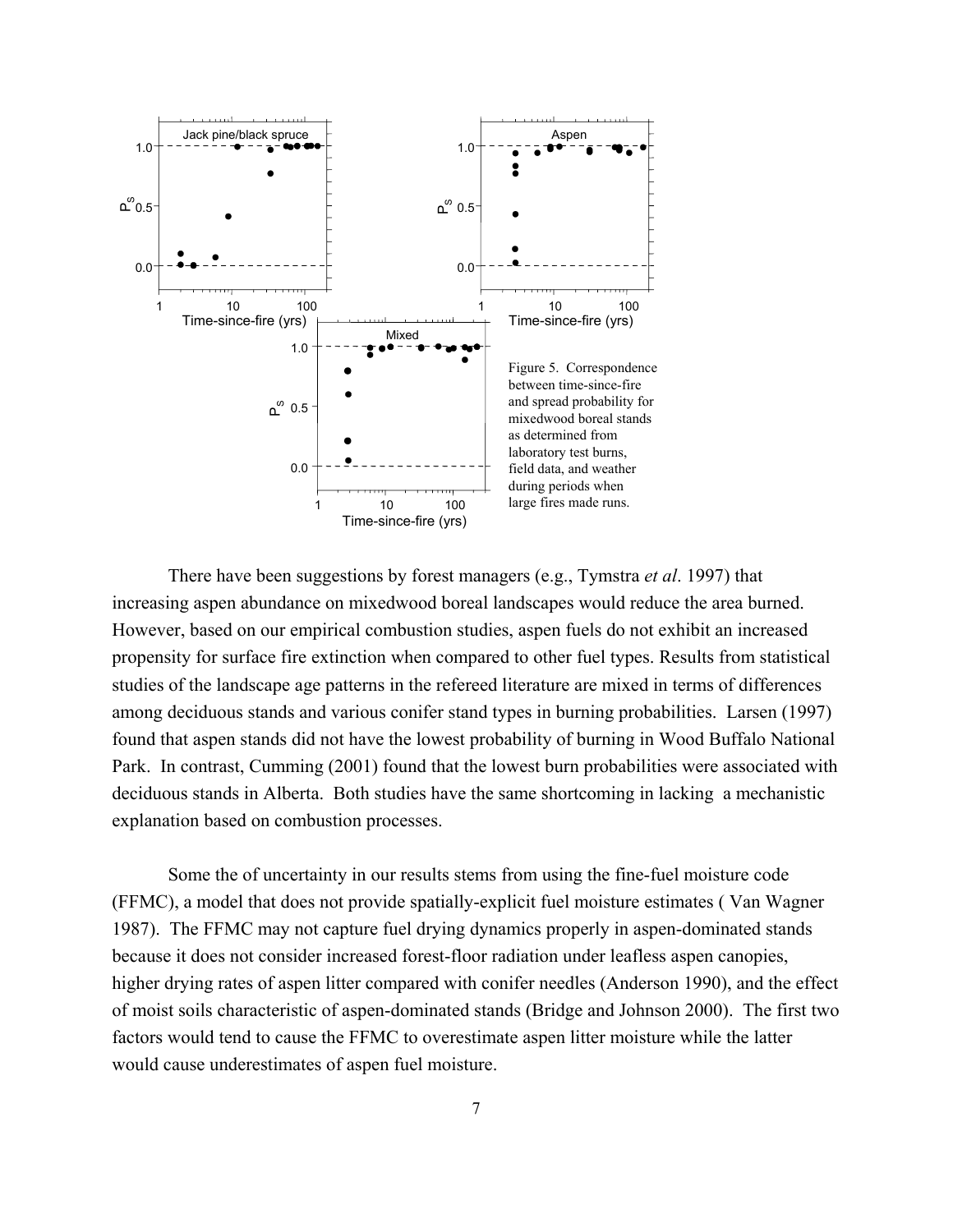#### **CONCLUSIONS**

All stands >30 years-since-last fire, regardless of canopy composition, were predicted to carry a surface fire during large-area-burned years when large fires made runs. We assume that it is during periods when large fires made runs that fuel differences would have the greatest potential to affect landscape-level patterns of burning. Recently burned stands dominated by aspen before the last fire were predicted to carry a surface fire sooner than jackpine and black spruce stands. These results cast doubt on the utility of increasing aspen abundance on mixedwood boreal landscapes as a means of reducing area burned. However, our present understanding of fire extinction processes is still very limited.

#### **ACKNOWLEDGEMENT**

Financial and logistical support was provided by Weyerhaeuser Canada, Prince Albert National Park, the Natural Sciences and Engineering Research Council of Canada (through the Sustainable Forest Management Network), and the Kananaskis Field Stations and Department of Biological Sciences of the University of Calgary.

#### **REFERENCES**

Albini, F. A., and Reinhardt, E. D. 1995. Modeling ignition and burning rate of large woody natural fuels. Int. J. Wildland Fire 5:81-91.

Anderson, H. E. 1990. Moisture diffusivity and response time in fine forest fuels. Canadian Journal of Forest Research 20:315-325.

Bergeron, Y., and Archambault, S. 1993. Decreasing frequency of forest fires in the southern boreal zone of Quebec and its relation to global warming since the end of the 'Little Ice Age'. Holocene 3:255-259.

Bridge, S. R. J., and Johnson, E. A. 2000. Geomorphic principles of terrain organization and vegetation dynamics. J. Veg. Sci.11:57-70.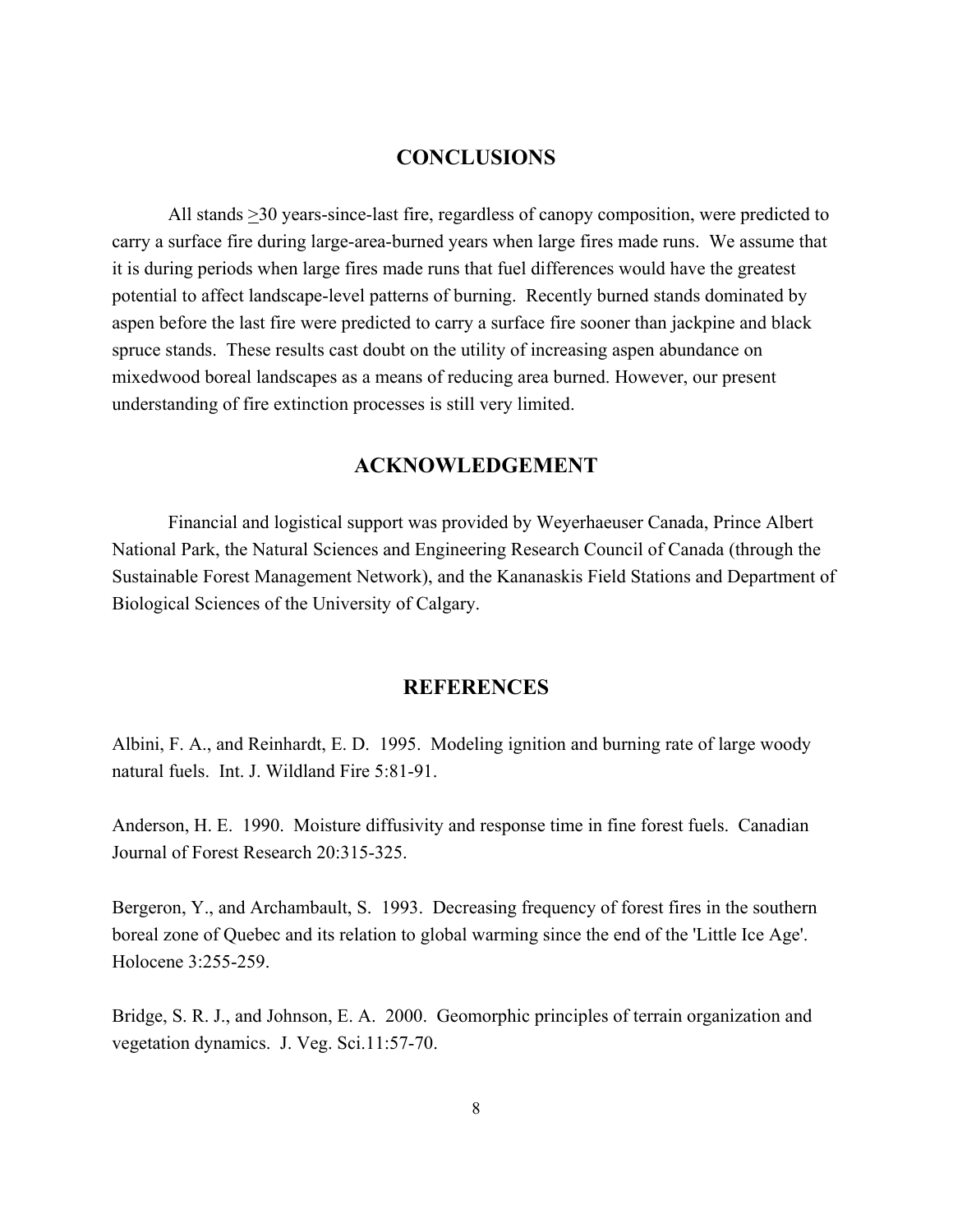Bradshaw, L. S., Deeming, J. E., Burgan, R. E., and Cohen, J. D. 1983. The 1978 National Fire-Danger Rating System: technical documentation. USDA For. Serv. Gen. Tech. Rep. INT-169.

Brown, J. K., Oberheu, R. D. and Johnston, C. M. 1982. Handbook for inventorying surface fuels and biomass in the Interior West. USDA For. Serv. Gen. Tech. Rep. INT-129.

Cumming, S. G. 2001. Forest type and wildfire in the Alberta boreal mixedwood: what do fires burn? Ecological Applications 11:97-110.

DeByle, N. V., Bevins, C. D. and Fischer, W. C. 1987. Wildfire occurrence in aspen in the interior Western United States. West. J. Appl. For. 2:73-76.

Fechner, G. H., and Barrows, J. S. 1976. Aspen stands as wildfire fuel breaks. Eisenhower Consortium Bulletin 4, USDA Forest Service, Rocky Mountain Forest and Range Experiment Station, Fort Collins, Colorado.

Flannigan, M. D., and Wotton, B. M. 1991. Lightning ignited fires in northwest Ontario. Can. J. For. Res. 21:277-287.

Frandsen, W. H. 1973. Effective heating of fuel ahead of spreading fires. USDA Forest Service, Intermountain Forest and Range Experiment Station, Research Paper INT-140. Pp 16.

Johnson, E. A., Miyanishi, K., and O'Brien, N. 1999. Long-term reconstruction of the fire season in the mixedwood boreal forest of Western Canada. Can. J. Bot. 77:1185-1188.

Johnson, E. A., Miyanishi, K., and Weir, J.M.H. 1995. Old-growth, disturbance, and ecosystem management. Can. J. Bot. 73:918-926.

Johnson, E. A., Miyanishi, K., and Weir, J. M. H. 1998. Wildfires in the western Canadian boreal forest: landscape patterns and ecosystem management. J. Veg. Sci. 9:603-610.

Larsen, C. P. S. 1997. Spatial and temporal variations in boreal forest fire frequency in northern Alberta. J. Biogeog. 24:663-673.